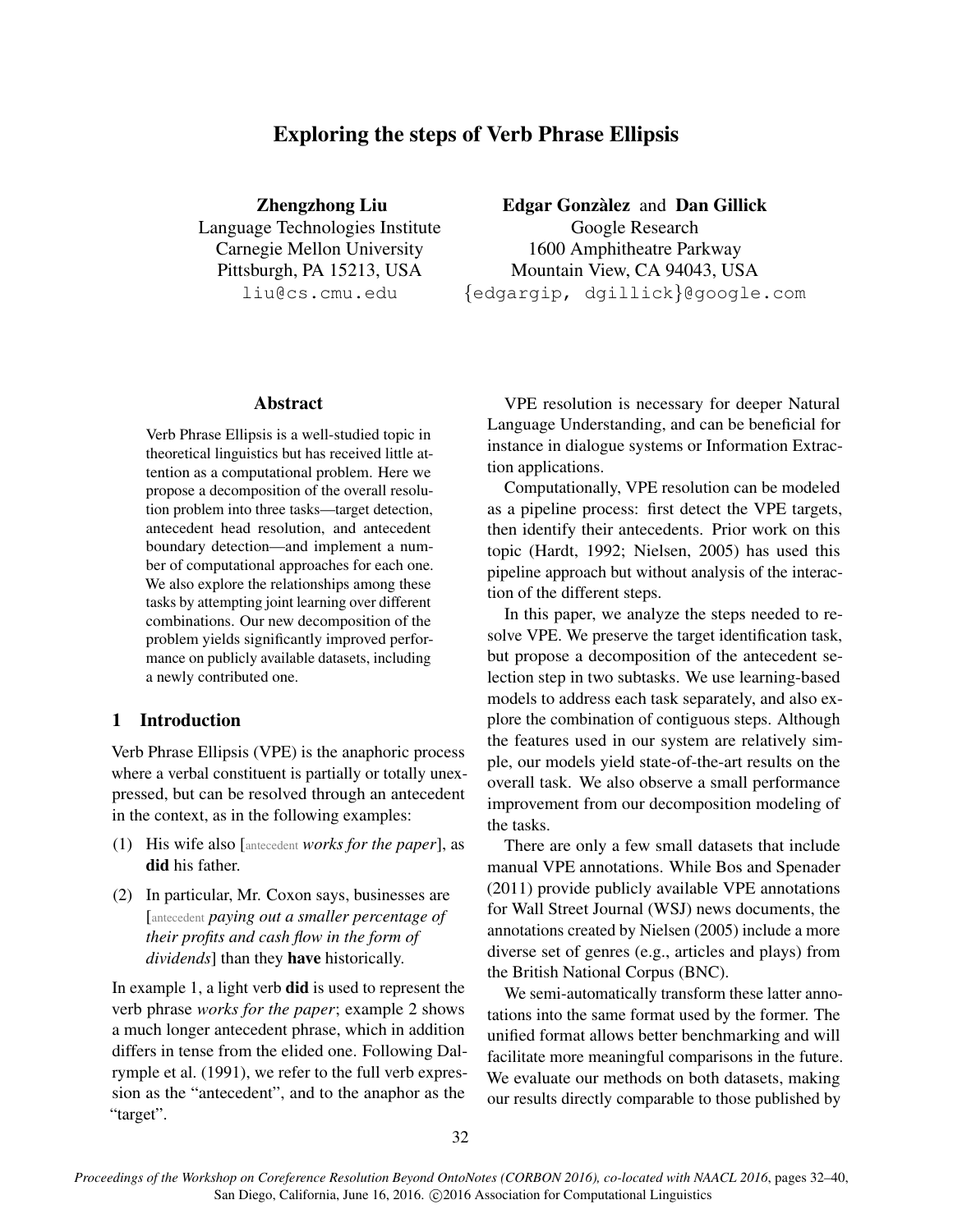Nielsen (2005).

### 2 Related Work

Considerable work has been done on VPE in the field of theoretical linguistics: e.g., (Dalrymple et al., 1991; Shieber et al., 1996); yet there is much less work on computational approaches to resolving VPE.

Hardt (1992; 1997) presents, to our knowledge, the first computational approach to VPE. His system applies a set of linguistically motivated rules to select an antecedent given an elliptical target. Hardt (1998) uses Transformation-Based Learning to replace the manually developed rules. However, in Hardt's work, the targets are selected from the corpus by searching for "empty verb phrases" (constructions with an auxiliary verb only) in the gold standard parse trees.

Nielsen (2005) presents the first end-to-end system that resolves VPE from raw text input. He describes several heuristic and learning-based approaches for target detection and antecedent identification. He also discusses a post-processing substitution step in which the target is replaced by a transformed version of the antecedent (to match the context). We do not address this task here because other VPE datasets do not contain relevant substitution annotations. Similar techniques are also described in Nielsen (2004b; 2004a; 2003a; 2003b).

Results from this prior work are relatively difficult to reproduce because the annotations on which they rely are inaccessible. The annotations used by Hardt (1997) have not been made available, and those used by Nielsen (2005) are not easily reusable since they rely on some particular tokenization and parser. Bos and Spenader (2011) address this problem by annotating a new corpus of VPE on top of the WSJ section of the Penn Treebank, and propose it as a standard evaluation benchmark for the task. Still it is desirable to use Nielsen's annotations on the BNC which contain more diverse text genres with more frequent VPE.

## 3 Approaches

We focus on the problems of target detection and antecedent identification as proposed by Nielsen (2005). We propose a refinement of these two tasks, splitting them into these three:

- 1. Target Detection (T), where the subset of VPE targets is identified.
- 2. Antecedent Head Resolution (H), where each target is linked to the head of its antecedent.
- 3. Antecedent Boundary Determination (B), where the exact boundaries of the antecedent are determined from its head.

The following sections describe each of the steps in detail.

### 3.1 Target Detection

Since the VPE target is annotated as a single word in the corpus<sup>1</sup>, we model their detection as a binary classification problem. We only consider modal or light verbs (*be*, *do*, *have*) as candidates, and train a logistic regression classifier ( $\mathbf{Log}^T$ ) with the following set of binary features:

- 1. The POS tag, lemma, and dependency label of the verb, its dependency parent, and the immediately preceding and succeeding words.
- 2. The POS tags, lemmas and dependency labels of the words in the dependency subtree of the verb, in the 3-word window, and in the samesize window after (as bags of words).
- 3. Whether the subject of the verb appears to its right (i.e., there is subject-verb inversion).

### 3.2 Antecedent Head Resolution

For each detected target, we consider as potential antecedent heads all verbs (including modals and auxiliaries) in the three immediately preceding sentences of the target word<sup>2</sup> as well as the sentence including the target word (up to the target<sup>3</sup>). This follows Hardt (1992) and Nielsen (2005).

We perform experiments using a logistic regression classifier  $(Log<sup>H</sup>)$ , trained to distinguish correct antecedents from all other possible candidates. The set of features are shared with the Antecedent Boundary Determination task, and are described in detail in Section 3.3.1.

 $<sup>1</sup>$ All targets in the corpus of Bos and Spenader (2011) are</sup> single-word by their annotation guideline.

 $2$ Only 1 of the targets in the corpus of Bos and Spenader (2011), has an antecedent beyond that window.

<sup>3</sup>Only 1% of the targets in the corpus are cataphoric.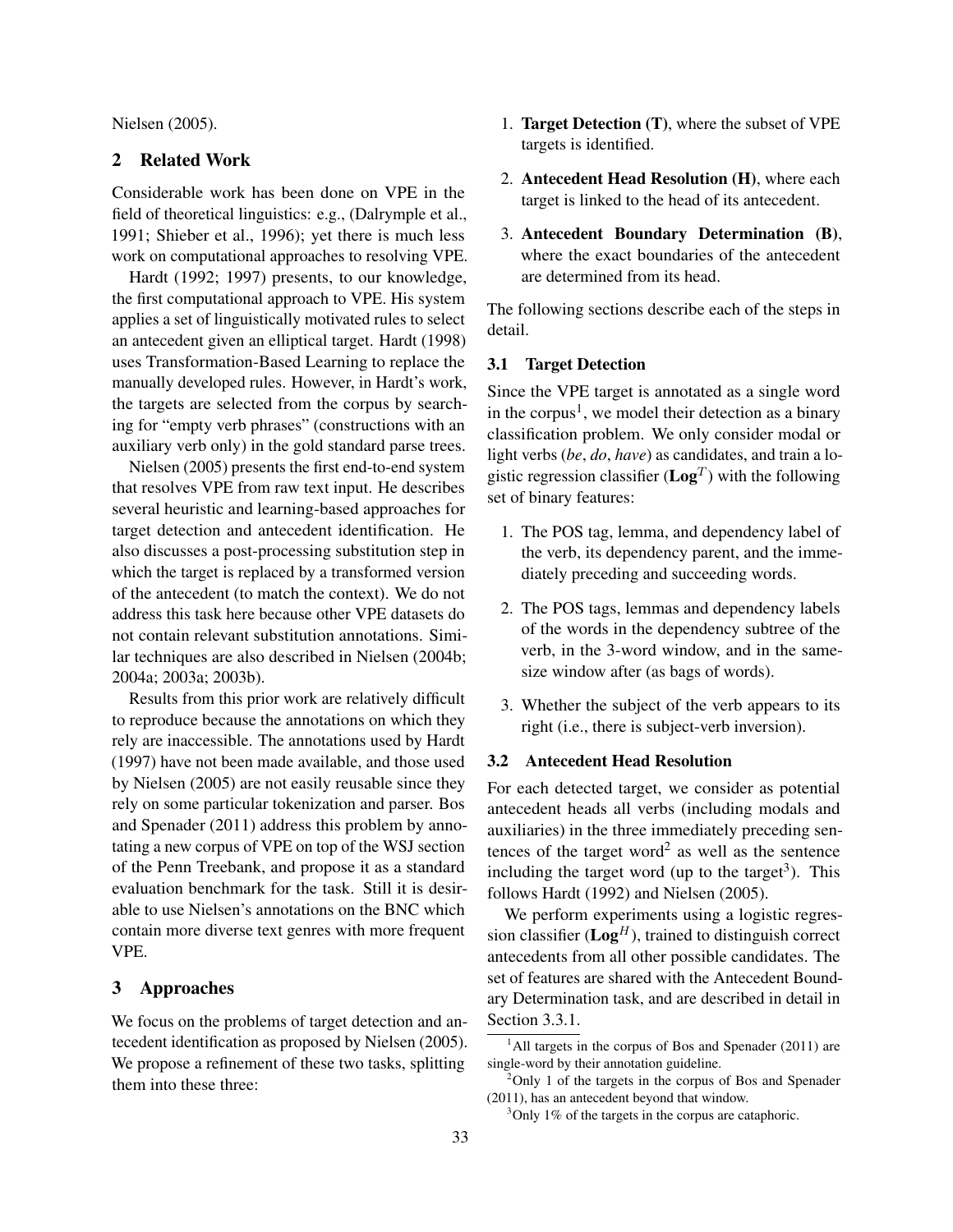However, a more natural view of the resolution task is that of a ranking problem. The gold annotation can be seen as a partial ordering of the candidates, where, for a given target, the correct antecedent ranks above all other candidates, but there is no ordering among the remaining candidates. To handle this specific setting, we adopt a ranking model with domination loss (Dekel et al., 2003).

Formally, for each potential target  $t$  in the determined set of targets  $T$ , we consider its set of candidates  $C_t$ , and denote whether a candidate  $c \in C_t$ is the antecedent for t using a binary variable  $a_{ct}$ . We express the ranking problem as a bipartite graph  $G = (V^+, V^-, E)$  where vertices represent antecedent candidates:

$$
V^+ = \{(t, c) \mid t \in T, c \in C_t, a_{ct} = 1\}
$$
  

$$
V^- = \{(t, c) \mid t \in T, c \in C_t, a_{ct} = 0\}
$$

and the edges link the correct antecedents to the rest of the candidates for the same target<sup>4</sup>:

$$
E = \{((t, c^+), (t, c^-)) \mid (t, c^+) \in V^+, (t, c^-) \in V^-\}
$$

We associate each vertex i with a feature vector  $x_i$ , and compute its score  $s_i$  as a parametric function of the features  $s_i = g(\mathbf{w}, \mathbf{x}_i)$ . The training objective is to learn parameters w such that each positive vertex  $i \in V^+$  has a higher score than the negative vertices j it is connected to,  $V_i^- = \{j \mid j \in V^-, (i, j) \in E\}.$ 

The combinatorial domination loss for a vertex  $i \in V^+$  is 1 if there exists any vertex  $j \in V_i^-$  with a higher score. A convex relaxation of the loss for the graph is given by (Dekel et al., 2003):

$$
f(w) = \frac{1}{|V^+|} \sum_{i \in V^+} \log(1 + \sum_{j \in V_i^-} \exp(s_j - s_i + \Delta))
$$

Taking  $\Delta = 0$ , and choosing g to be a linear feature scoring function  $s_i = \mathbf{w} \cdot \mathbf{x_i}$ , the loss becomes:

$$
f(w) = \frac{1}{|V^+|} \sum_{i \in V^+} \log \sum_{j \in V_i^-} \exp(\mathbf{w} \cdot \mathbf{x}_j) - \mathbf{w} \cdot x_i
$$

The loss over the whole graph can then be minimized using stochastic gradient descent. We will denote the ranker learned with this approach as  $\text{Rank}^H$ .

|                | <b>Algorithm 1:</b> Candidate generation                   |  |  |  |  |  |  |  |
|----------------|------------------------------------------------------------|--|--|--|--|--|--|--|
|                | <b>Data:</b> $a$ , the antecedent head                     |  |  |  |  |  |  |  |
|                | <b>Data:</b> $t$ , the target                              |  |  |  |  |  |  |  |
|                | <b>Result:</b> B, the set of possible antecedent           |  |  |  |  |  |  |  |
|                | boundaries (start, end)                                    |  |  |  |  |  |  |  |
| 1              | begin                                                      |  |  |  |  |  |  |  |
| $\overline{2}$ | $a_s \longleftarrow$ SemanticHeadVerb(a);                  |  |  |  |  |  |  |  |
| 3              | $E \longleftarrow \{a_s\}$ // the set of ending positions; |  |  |  |  |  |  |  |
| 4              | for $ch \in$ RightChildren $(a_s)$ do                      |  |  |  |  |  |  |  |
| 5              | $e \leftarrow$ RightMostNode( <i>ch</i> );                 |  |  |  |  |  |  |  |
| 6              | <b>if</b> $e < t \wedge$ ValidEnding(e) <b>then</b>        |  |  |  |  |  |  |  |
| 7              | $E \longleftarrow E \cup \{e\}$                            |  |  |  |  |  |  |  |
|                |                                                            |  |  |  |  |  |  |  |
| 8              | $B \longleftarrow \emptyset$                               |  |  |  |  |  |  |  |
| 9              | for $e \in E$ do                                           |  |  |  |  |  |  |  |
| 10             | $B \longleftarrow B \cup \{(a,e)\};$                       |  |  |  |  |  |  |  |
|                |                                                            |  |  |  |  |  |  |  |

#### 3.3 Antecedent Boundary Determination

From a given antecedent head, the set of potential boundaries for the antecedent, which is a complete or partial verb phrase, is constructed using Algorithm 1.

Informally, the algorithm tries to generate different valid verb phrase structures by varying the amount of information encoded in the phrase. To do so, it accesses the semantic head verb  $a<sub>s</sub>$  of the antecedent head a (e.g., *paying* for *are* in Example 2), and considers the rightmost node of each right child. If the node is a valid ending (punctuation and quotation are excluded), it is added to the potential set of endings  $E$ . The set of valid boundaries  $B$  contains the crossproduct of the starting position  $S = \{a\}$  with E.

For instance, from Example 2, the following boundary candidates are generated for *are*:

- are paying
- are paying out
- are paying out a smaller percentage of their profits and cash flow
- are paying out a smaller percentage of their profits and cash flow in the form of dividends

We experiment with both logistic regression ( $\mathbf{Log}^B$ ) and ranking ( $\mathbf{Rank}^B$ ) models for this task. The set of features is shared with the previous task, and is described in the following section.

<sup>&</sup>lt;sup>4</sup>During training, there is always 1 correct antecedent for each gold standard target, with several incorrect ones.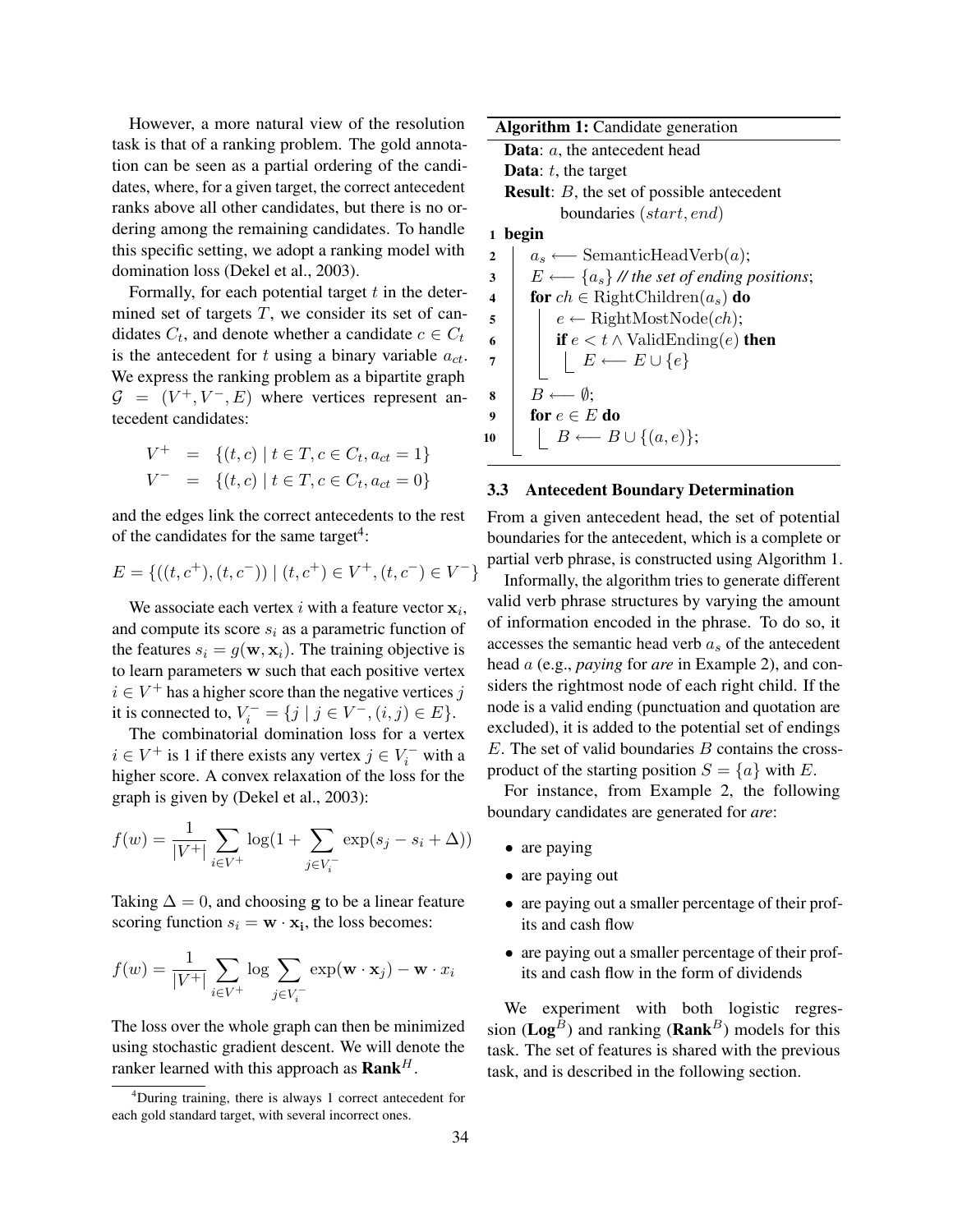### 3.3.1 Antecedent Features

The features used for antecedent head resolution and/or boundary determination try to capture aspects of both tasks. We summarize the features in Table 1. The features are roughly grouped by their type. Labels features make use of the parsing labels of the antecedent and target; Tree features are intended to capture the dependency relations between the antecedent and target; Distance features describe distance between them; Match features test whether the context of the antecedent and target are similar; Semantic features capture shallow semantic similarity; finally, there are a few Other features which are not categorized.

On the last column of the feature table, we indicate the design purpose of the feature: head selection (H), boundary detection (B) or both (B&H). However, we use the full feature set for all three tasks.

### 4 Joint Modeling

Here we consider the possibility that antecedent head resolution and target detection should be modeled jointly (they are typically separate). The hypothesis is that if a suitable antecedent for a target cannot be found, the target itself might have been incorrectly detected. Similarly, the suitability of a candidate as antecedent head can depend on the possible boundaries of the antecedents that can be generated from it.

We also consider the possibility that antecedent head resolution and antecedent boundary determination should be modeled independently (though they are typically combined). We hypothesize that these two steps actually focus on different perspectives: the antecedent head resolution (H) focuses on finding the correct antecedent position; the boundary detection step (B) focuses on constructing a well-formed verb phrase. We are also aware that B might be helpful to H, for instance, a correct antecedent boundary will give us correct context words, that can be useful in determining the antecedent position.

We examine the joint interactions by combining adjacent steps in our pipeline. For the combination of antecedent head resolution and antecedent boundary determination (H+B), we consider simultaneously as candidates for each target the set of all potential boundaries for all potential heads. Here too, a logistic regression model ( $\text{Log}^{H+B}$ ) can be used to distinguish correct (target, antecedent start, antecedent end) triplets; or a ranking model (**Rank**<sup>H+B</sup>) can be trained to rank the correct one above the other ones for the same target.

The combination of target detection with antecedent head resolution (T+H) requires identifying the targets. This is not straightforward when using a ranking model since scores are only comparable for the same target. To get around this problem, we add a "null" antecedent head. For a given target candidate, the null antecedent should be ranked higher than all other candidates if it is not actually a target. Since this produces many examples where the null antecedent should be selected, random subsampling is used to reduce the training data imbalance. The "null" hypothesis approach is used previously in ranking-based coreference systems (Rahman and Ng, 2009; Durrett et al., 2013).

Most of the features presented in the previous section will not trigger for the null instance, and an additional feature to mark this case is added.

The combination of the three tasks  $(T+H+B)$  only differs from the previous case in that all antecedent boundaries are considered as candidates for a target, in addition to the potential antecedent heads.

### 5 Experiments

#### 5.1 Datasets

We conduct our experiments on two datasets (see Table 2 for corpus counts). The first one is the corpus of Bos and Spenader (2011), which provides VPE annotation on the WSJ section of the Penn Treebank. Bos and Spenader (2011) propose a train-test split that we follow<sup>5</sup>.

To facilitate more meaningful comparison, we converted the sections of the British National Corpus annotated by Nielsen (2005) into the format used by Bos and Spenader (2011), and manually fixed conversion errors introduced during the process<sup>6</sup> (Our version of the dataset is publicly available for research<sup>7</sup>.) We use a train-test split similar to Nielsen

<sup>5</sup> Section 20 to 24 are used as test data.

<sup>&</sup>lt;sup>6</sup>We also found 3 annotation instances that could be deemed errors, but decided to preserve the annotations as they were.

<sup>7</sup>https://github.com/hunterhector/ VerbPhraseEllipsis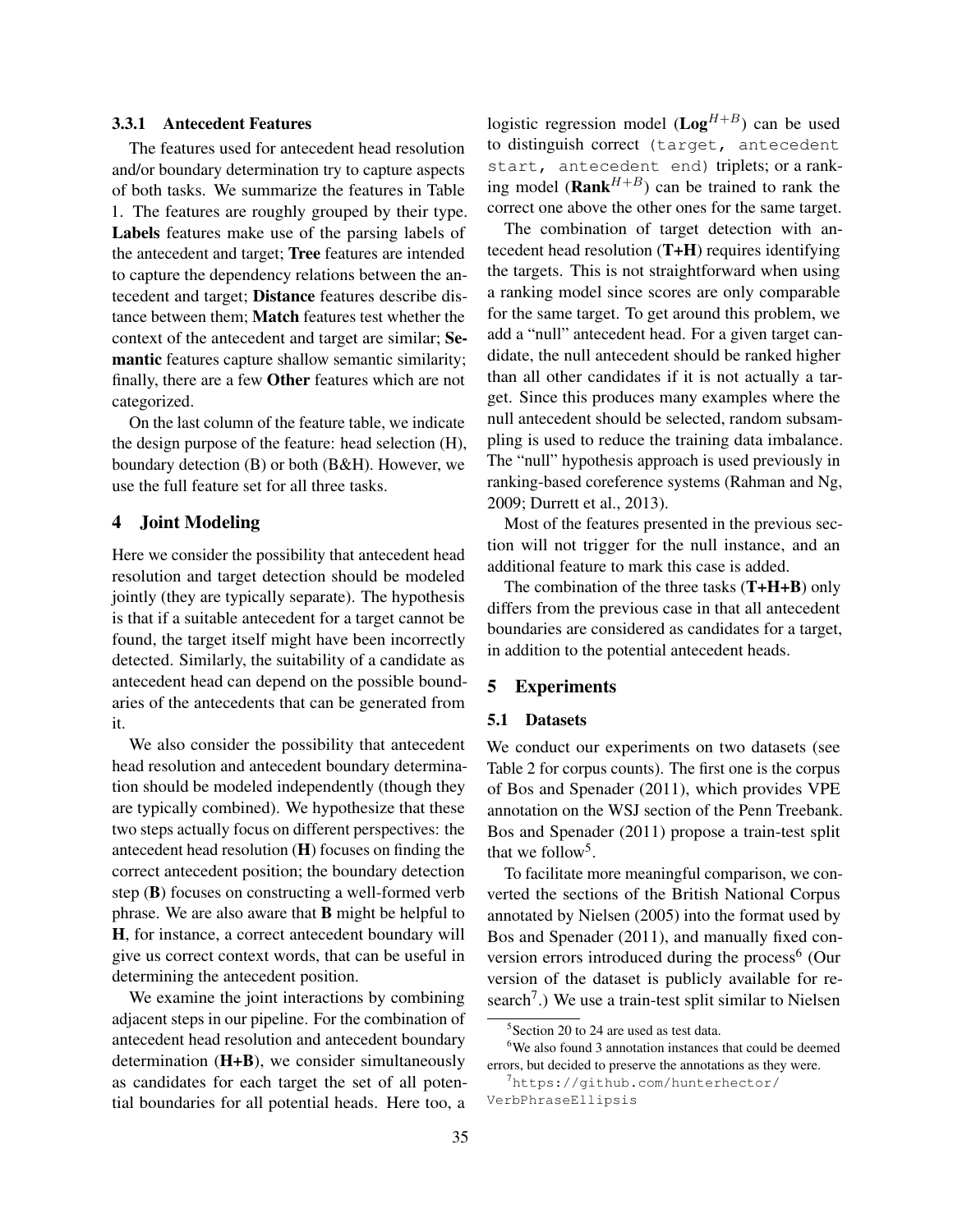| <b>Type</b> | <b>Feature Description</b>                                                                                                                                                                                        | <b>Purpose</b> |
|-------------|-------------------------------------------------------------------------------------------------------------------------------------------------------------------------------------------------------------------|----------------|
|             | The POS tag and dependency label of the antecedent head                                                                                                                                                           | H              |
|             | The POS tag and dependency label of the antecedent's last word                                                                                                                                                    | B              |
| Labels      | The POS tag and lemma of the antecedent parent                                                                                                                                                                    | H              |
|             | The POS tag, lemma and dependency label of within a 3 word around around the                                                                                                                                      | $\bf{B}$       |
|             | antecedent                                                                                                                                                                                                        |                |
|             | The pair of the POS tags of the antecedent head and the target, and of their auxil-                                                                                                                               | H              |
|             | iary verbs                                                                                                                                                                                                        |                |
|             | The pair of the lemmas of the auxiliary verbs of the antecedent head and the target.                                                                                                                              | H              |
|             | Whether the antecedent and the target form a comparative construction connecting                                                                                                                                  | H&B            |
|             | by so, as or than                                                                                                                                                                                                 |                |
| Tree        | The dependency labels of the shared lemmas between the parse tree of the an-                                                                                                                                      | $\overline{H}$ |
|             | tecedent and the target                                                                                                                                                                                           |                |
|             | Label of the dependency between the antecedent and target (if exists)                                                                                                                                             | $\overline{H}$ |
|             | Whether the antecedent contains any descendant with the same lemma and depen-                                                                                                                                     | H              |
|             | dency label as a descendant of the target.                                                                                                                                                                        |                |
|             | Whether antecedent and target are dependent ancestor of each other                                                                                                                                                | H              |
|             | Whether antecedent and target share prepositions in their dependency tree                                                                                                                                         | H              |
| Distance    | The distance in sentences between the antecedent and the target (clipped to 2)                                                                                                                                    | H              |
|             | The number of verb phrases between the antecedent and the target (clipped to 5)                                                                                                                                   | H              |
| Match       | Whether the lemmas of the heads, and words in the the window $(=2)$ before the<br>antecedent and the target match respectively                                                                                    | H              |
|             | Whether the lemmas of the <i>i</i> th word before the antecedent and $i - 1$ th word before<br>the target match respectively (for $i \in \{1,2,3\}$ , with the 0th word of the target<br>being the target itself) | H&B            |
| Semantic    | Whether the subjects of the antecedent and the target are coreferent                                                                                                                                              | H              |
| Other       | Whether the lemma of the head of the antecedent is be and that of the target is $do$<br>(be-do match, used by Hardt and Nielsen)                                                                                  | H              |
|             | Whether the antecedent is in quotes and the target is not, or vice versa                                                                                                                                          | H&B            |
|             | $\mathbf{m}$ and $\mathbf{a}$                                                                                                                                                                                     |                |

Table 1: Antecedent Features

|            | Documents |               | <b>VPE</b> Instances |             |  |  |
|------------|-----------|---------------|----------------------|-------------|--|--|
|            | Train     | <b>Test</b>   | Train                | <b>Test</b> |  |  |
| WSI        | 1999      | 500           | 435                  | 119         |  |  |
| <b>BNC</b> | 12        | $\mathcal{D}$ | 641                  | 204         |  |  |

Table 2: Corpus statistics

## $(2005)^8$ .

<sup>8</sup>Training set is CS6, A2U, J25, FU6, H7F, HA3, A19, A0P, G1A, EWC, FNS, C8T; test set is EDJ, FR3

## 5.2 Evaluation

We evaluate and compare our models following the metrics used by Bos and Spenader (2011).

VPE target detection is a per-word binary classification problem, which can be evaluated using the conventional precision (Prec), recall (Rec) and F1 scores.

Bos and Spenader (2011) propose a token-based evaluation metric for antecedent selection. The antecedent scores are computed over the correctly identified tokens per antecedent: precision is the number of correctly identified tokens divided by the number of predicted tokens, and recall is the number of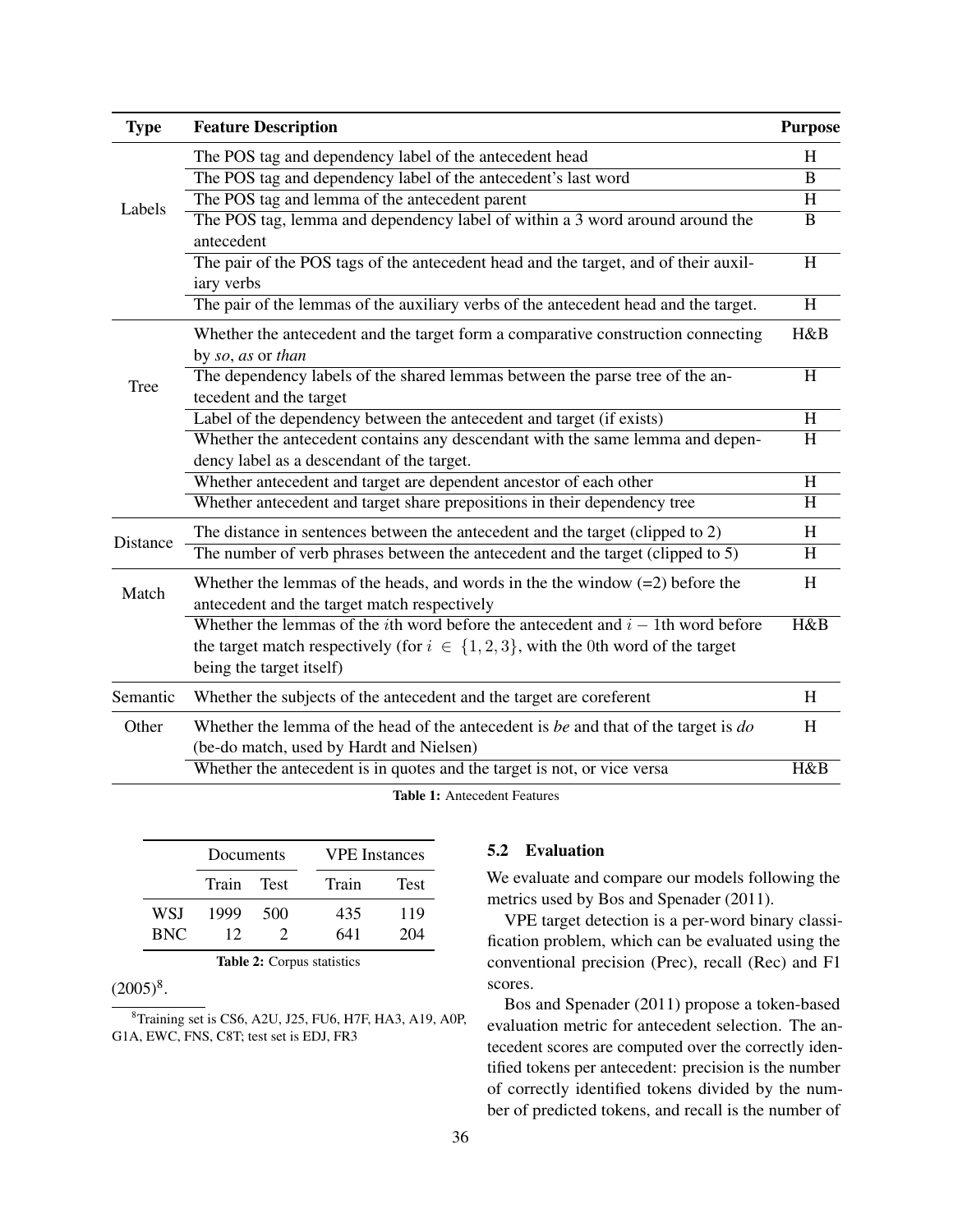correctly identified tokens divided by the number of gold standard tokens. Averaged scores refer to a "macro"-average over all antecedents.

Finally, in order to asses the performance of antecedent head resolution, we compute precision, recall and F1 where credit is given if the proposed head is included inside the golden antecedent boundaries.

## 5.3 Baselines and Benchmarks

We begin with simple, linguistically motivated baseline approaches for the three subtasks. For target detection, we reimplement the heuristic baseline used by Nielsen (2005): take all auxiliaries as possible candidates and eliminate them using part-of-speech context rules (we refer to this as  $\mathbf{Pos}^T$ ). For antecedent head resolution, we take the first non-auxiliary verb preceding the target verb. For antecedent boundary detection, we expand the verb into a phrase by taking the largest subtree of the verb such that it does not overlap with the target. These two baselines are also used in Nielsen (2005) (and we refer to them as **Prev**<sup>H</sup> and **Max**<sup>B</sup>, respectively).

To upper-bound our results, we include an oracle for the three subtasks, which selects the highest scoring candidate among all those considered. We denote these as  $Ora^T$ ,  $Ora^H$ ,  $Ora^B$ .

We also compare to the current state-of-the-art target detection results as reported in Nielsen (2005) on the BNC dataset (Nielsen $T$ )<sup>9</sup>.

### 6 Results

The results for each one of the three subtasks in isolation are presented first, followed by those of the end-to-end evaluation. We have not attempted to tune classification thresholds to maximize F1.

## 6.1 Target Detection

Table 3 shows the performance of the compared approaches on the Target Detection task. The logistic regression model  $\mathbf{Log}^T$  gives relatively high precision compared to recall, probably because there are so many more negative training examples than positive ones. Despite a simple set of features, the F1 results are significantly better than Nielsen's baseline  $\mathbf{Pos}^T$ .

Notice also how the oracle  $Ora<sup>T</sup>$  does not achieve 100% recall, since not all the targets in the gold data are captured by our candidate generation strategy. The loss is around 7% for both corpora.

The results obtained by the joint models are low on this task. In particular, the ranking models **Rank**<sup> $T+H$ </sup> and **Rank**<sup> $T+H+B$ </sup> fail to predict any target in the WSJ corpus, since the null antecedent is always preferred. This happens because joint modeling further exaggerates the class imbalance: the ranker is asked to consider many incorrect targets coupled with all sorts of hypothesis antecedents, and ultimately learns just to select the null target. Our initial attempts at subsampling the negative examples did not improve the situation. The logistic regression models  $Log<sup>T+H</sup>$  and  $Log<sup>T+H+B</sup>$  are most robust, but still their performance is far below that of the pure classifier  $\mathbf{Log}^T$ .

### 6.2 Antecedent Head Resolution

Table 4 contains the performance of the compared approaches on the Antecedent Head Resolution task, assuming oracle targets ( $Ora^T$ ).

First, we observe that even the oracle  $Ora<sup>H</sup>$  has low scores on the BNC corpus. This suggests that some phenomena beyond the scope of those observed in the WSJ data appear in the more general corpus (we developed our system using the WSJ annotations and then simply evaluated on the BNC test data).

Second, the ranking-based model  $\textbf{Rank}^H$  consistently outperforms the logistic regression model  $\mathbf{Log}^H$  and the baseline  $\mathbf{Prev}^H$ . The ranking model's advantage is small in the WSJ, but much more pronounced in the BNC data. These improvements suggest that indeed, ranking is a more natural modeling choice than classification for antecedent head resolution.

Finally, the joint resolution models  $\textbf{Rank}^{H+B}$  and  $\textbf{Log}^{H+B}$  give poorer results than their single-task counterparts, though  $\textbf{Rank}^{H+B}$  is not far behind  $\textbf{Rank}^H$ . Joint modeling requires more training data and we may not have enough to reflect the benefit of a more powerful model.

### 6.3 Antecedent Boundary Determination

Table 5 shows the performance of the compared approaches on the Antecedent Boundary Determination task, using the soft evaluation scores (the results for

 $9^9$ The differences in the setup make the results on antecedent resolution not directly comparable.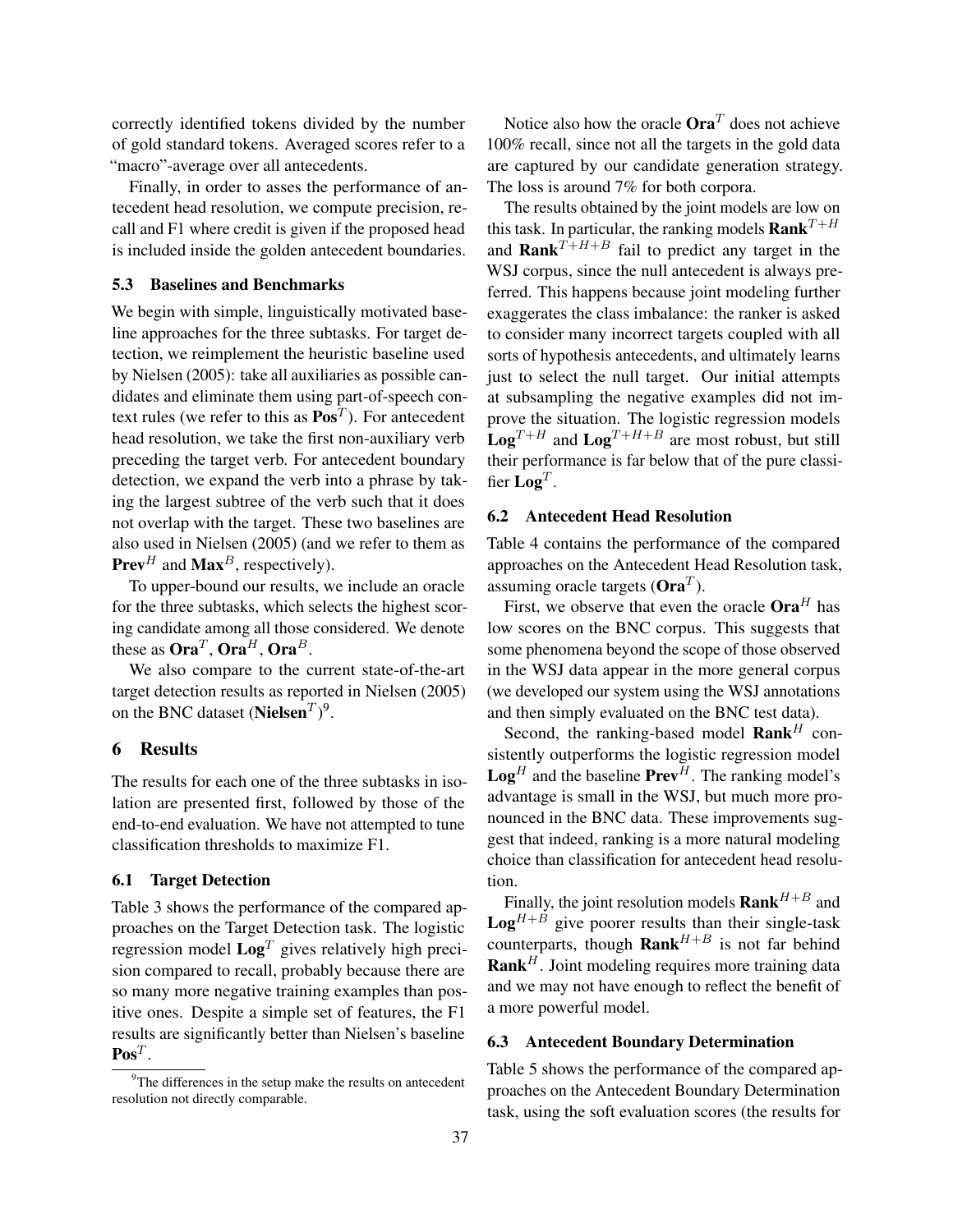|                         |        | WSJ   |       |        | <b>BNC</b> |                |
|-------------------------|--------|-------|-------|--------|------------|----------------|
|                         | Prec   | Rec   | F1    | Prec   | Rec        | F <sub>1</sub> |
| $Ora^T$                 | 100.00 | 93.28 | 96.52 | 100.00 | 92.65      | 96.18          |
| $\mathbf{Log}^T$        | 80.22  | 61.34 | 69.52 | 80.90  | 70.59      | 75.39          |
| $\mathbf{Pos}^T$        | 42.62  | 43.7  | 43.15 | 35.47  | 35.29      | 35.38          |
| $\mathbf{Log}^{T+H}$    | 23.36  | 26.89 | 25.00 | 12.52  | 38.24      | 18.86          |
| $\textbf{Rank}^{T+H}$   | 0.00   | 0.00  | 0.00  | 15.79  | 5.88       | 8.57           |
| $LogT+H+B$              | 25.61  | 17.65 | 20.90 | 21.50  | 32.35      | 25.83          |
| $\textbf{Rank}^{T+H+B}$ | 0.00   | 0.00  | 0.00  | 16.67  | 11.27      | 13.45          |
| Nielsen $^T$            |        |       |       | 72.50  | 72.86      | 72.68          |

Table 3: Results for Target Detection

|                       |       | WSJ   |       | <b>BNC</b> |       |       |  |  |
|-----------------------|-------|-------|-------|------------|-------|-------|--|--|
|                       | Prec  | Rec   | F1    | Prec       | Rec   | F1    |  |  |
| $Ora^{H}$             | 94.59 | 88.24 | 91.30 | 79.89      | 74.02 | 76.84 |  |  |
| $\textbf{Rank}^H$     | 70.27 | 65.55 | 67.83 | 52.91      | 49.02 | 50.89 |  |  |
| $PrevH$               | 67.57 | 63.03 | 65.22 | 39.68      | 36.76 | 38.17 |  |  |
| $\mathbf{Log}^H$      | 59.46 | 55.46 | 57.39 | 38.62      | 35.78 | 37.15 |  |  |
| $\textbf{Rank}^{H+B}$ | 68.47 | 63.87 | 66.09 | 51.85      | 48.04 | 49.87 |  |  |
| $\textbf{Log}^{H+B}$  | 39.64 | 36.97 | 38.26 | 30.16      | 27.94 | 29.01 |  |  |

| <b>Table 4: Results for Antecedent Head Resolution</b> |
|--------------------------------------------------------|
|--------------------------------------------------------|

|                   |       | WSJ   |             | <b>BNC</b> |       |       |  |  |  |
|-------------------|-------|-------|-------------|------------|-------|-------|--|--|--|
|                   | Prec  | Rec   | F1          | Prec       | Rec   | F1    |  |  |  |
| $Ora^B$           | 95.06 |       | 88.67 91.76 | 85.79      | 79.49 | 82.52 |  |  |  |
| $\textbf{Log}^B$  | 89.47 | 83.46 | 86.36       | 81.10      | 75.13 | 78.00 |  |  |  |
| $\textbf{Rank}^B$ | 83.96 | 78.32 | 81.04       | 75.68      | 70.12 | 72.79 |  |  |  |
| $\mathbf{Max}^B$  | 78.97 |       | 73.66 76.22 | 73.70      | 68.28 | 70.88 |  |  |  |

|                                     |       | WSJ   |       |       | <b>BNC</b> |                |  |  |  |
|-------------------------------------|-------|-------|-------|-------|------------|----------------|--|--|--|
|                                     | Prec  | Rec   | F1    | Prec  | Rec        | F <sub>1</sub> |  |  |  |
| $OraH + OraB$                       | 95.06 | 88.67 | 91.76 | 85.79 | 79.49      | 82.52          |  |  |  |
| $\textbf{Rank}^H + \textbf{Log}^B$  | 64.11 | 59.8  | 61.88 | 47.04 | 43.58      | 45.24          |  |  |  |
| $\textbf{Rank}^H + \textbf{Rank}^B$ | 63.90 | 59.6  | 61.67 | 49.11 | 45.5       | 47.24          |  |  |  |
| $\text{Log}^H + \text{Log}^B$       | 53.49 | 49.89 | 51.63 | 34.77 | 32.21      | 33.44          |  |  |  |
| $\text{Log}^H + \text{Rank}^B$      | 53.27 | 49.69 | 51.42 | 36.26 | 33.59      | 34.88          |  |  |  |
| $\textbf{Rank}^{H+B}$               | 67.55 | 63.01 | 65.20 | 50.68 | 46.95      | 48.74          |  |  |  |
| $\mathbf{Log}^{H+B}$                | 40.96 | 38.20 | 39.53 | 30.00 | 27.79      | 28.85          |  |  |  |

Table 6: Soft results for Antecedent Boundary Determination with non-gold heads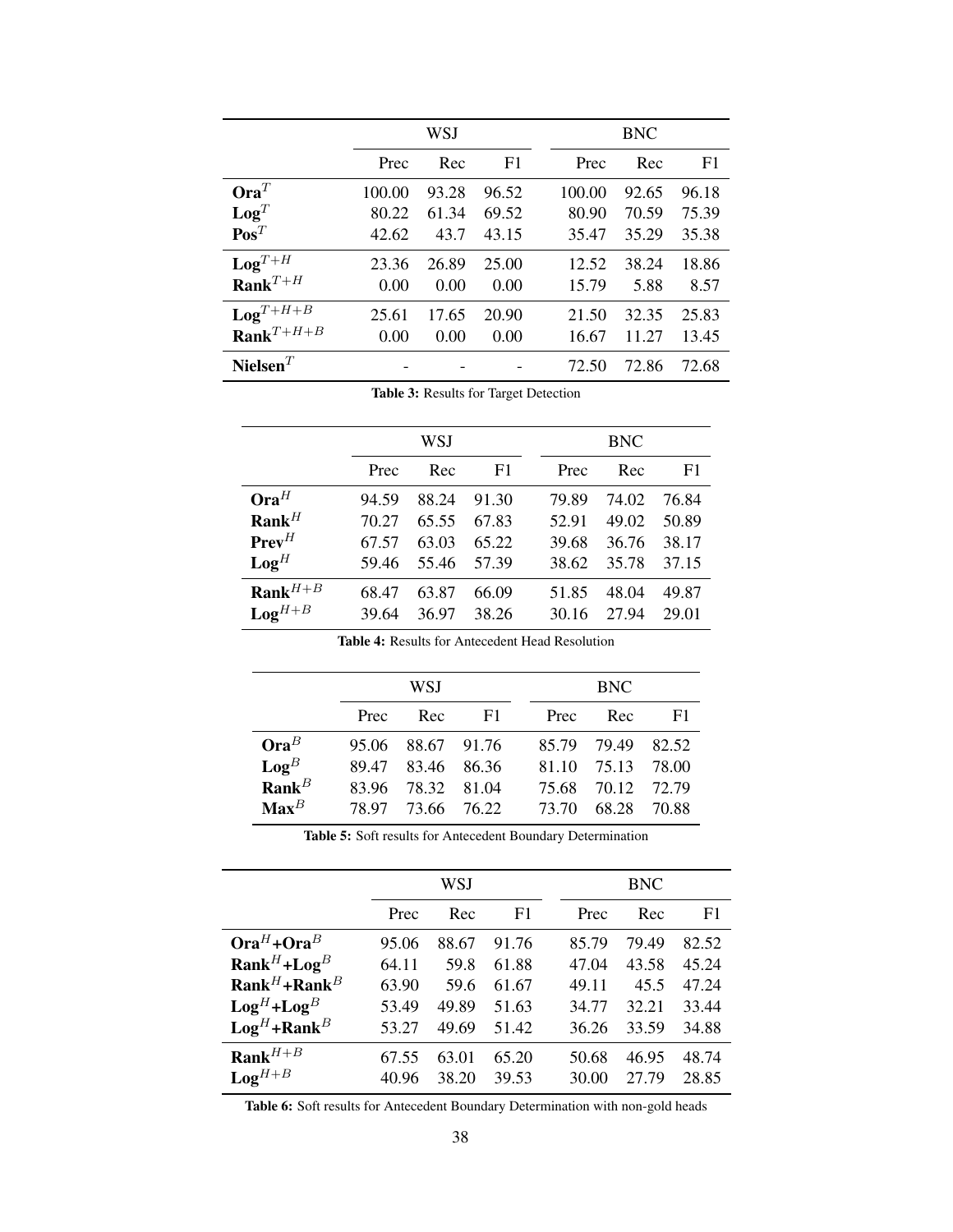|                                                      |       | WSJ   |                |       | <b>BNC</b> |                |
|------------------------------------------------------|-------|-------|----------------|-------|------------|----------------|
|                                                      | Prec  | Rec   | F <sub>1</sub> | Prec  | Rec        | F <sub>1</sub> |
| $OraT + OraH + OraB$                                 | 95.06 | 88.67 | 91.76          | 85.79 | 79.49      | 82.52          |
| $\mathbf{Log}^T + \mathbf{Rank}^H + \mathbf{Rank}^B$ | 52.68 | 40.28 | 45.65          | 43.03 | 37.54      | 40.10          |
| $\mathbf{Log}^T + \mathbf{Rank}^H + \mathbf{Log}^B$  | 52.82 | 40.40 | 45.78          | 40.21 | 35.08      | 37.47          |
| $\mathbf{Log}^T + \mathbf{Log}^H + \mathbf{Rank}^B$  | 49.45 | 37.82 | 42.86          | 33.12 | 28.90      | 30.86          |
| $LogT+LogH+LogB$                                     | 49.41 | 37.79 | 42.83          | 31.32 | 27.33      | 29.19          |
| $\mathbf{Pos}^T + \mathbf{Prev}^H + \mathbf{Max}^B$  | 19.04 | 19.52 | 19.27          | 12.81 | 12.75      | 12.78          |
| $LogT + RankH+B$                                     | 54.82 | 41.92 | 47.51          | 41.86 | 36.52      | 39.01          |
| $LogT+LogH+B$                                        | 38.85 | 29.71 | 33.67          | 26.11 | 22.78      | 24.33          |

Table 7: Soft end-to-end results

the strict scores are omitted for brevity, but in general look quite similar). The systems use the output of the oracle targets ( $\textbf{Ora}^{T}$ ) and antecedent heads ( $\textbf{Ora}^{H}$ ).

Regarding boundary detection alone, the logistic regression model  $\text{Log}^B$  outperforms the ranking model **Rank**<sup>B</sup>. This suggests that boundary determination is more a problem of determining the compatibility between target and antecedent extent than one of ranking alternative boundaries. However, the next experiments suggest this advantage is diminished when gold targets and antecedent heads are replaced by system predictions.

#### 6.3.1 Non-Gold Antecedent Heads

Table 6 contains Antecedent Boundary Determination results for systems which use oracle targets, but system antecedent heads. When  $\textbf{Rank}^H$  or  $\textbf{Log}^H$ are used for head resolution, the difference between  $\textbf{Log}^B$  and  $\textbf{Rank}^B$  diminishes, and it is even better to use the latter in the BNC corpus. The models were trained with gold annotations rather than system outputs, and the ranking model is somewhat more robust to noisier inputs.

On the other hand, the results for the joint resolution model  $\textbf{Rank}^{H+B}$  are better in this case than the combination of  $\textbf{Rank}^H + \textbf{Rank}^B$ , whereas  $\textbf{Log}^{H+B}$ performs worse than any 2-step combination. The benefits of using a ranking model for antecedent head resolution seem thus to outperform those of using classification to determine its boundaries.

### 6.4 End-to-End Evaluation

Table 7 contains the end-to-end performance of different approaches, using the soft evaluation scores.

The trends we observed with gold targets are preserved: approaches using the  $\textbf{Rank}^H$  maintain an advantage over  $\text{Log}^H$ , but the improvement of  $\text{Log}^B$ over  $\textbf{Rank}^B$  for boundary determination is diminished with non-gold heads. Also, the 3-step approaches seem to perform slightly better than the 2-step ones. Together with the fact that the smaller problems are easier to train, this appears to validate our decomposition choice.

### 7 Conclusion and Discussion

In this paper we have explored a decomposition of Verb Phrase Ellipsis resolution into subtasks, which splits antecedent selection in two distinct steps. By modeling these two subtasks separately with two different learning paradigms, we can achieve better performance then doing them jointly, suggesting they are indeed of different underlying nature.

Our experiments show that a logistic regression classification model works better for target detection and antecedent boundary determination, while a ranking-based model is more suitable for selecting the antecedent head of a given target. However, the benefits of the classification model for boundary determination are reduced for non-gold targets and heads. On the other hand, by separating the two steps, we lose the potential joint interaction of them. It might be possible to explore whether we can bring the benefits of the two side: use separate models on each step, but learn them jointly. We leave further investigation of this to future work.

We have also explored jointly training a target detection and antecedent resolution model, but have not